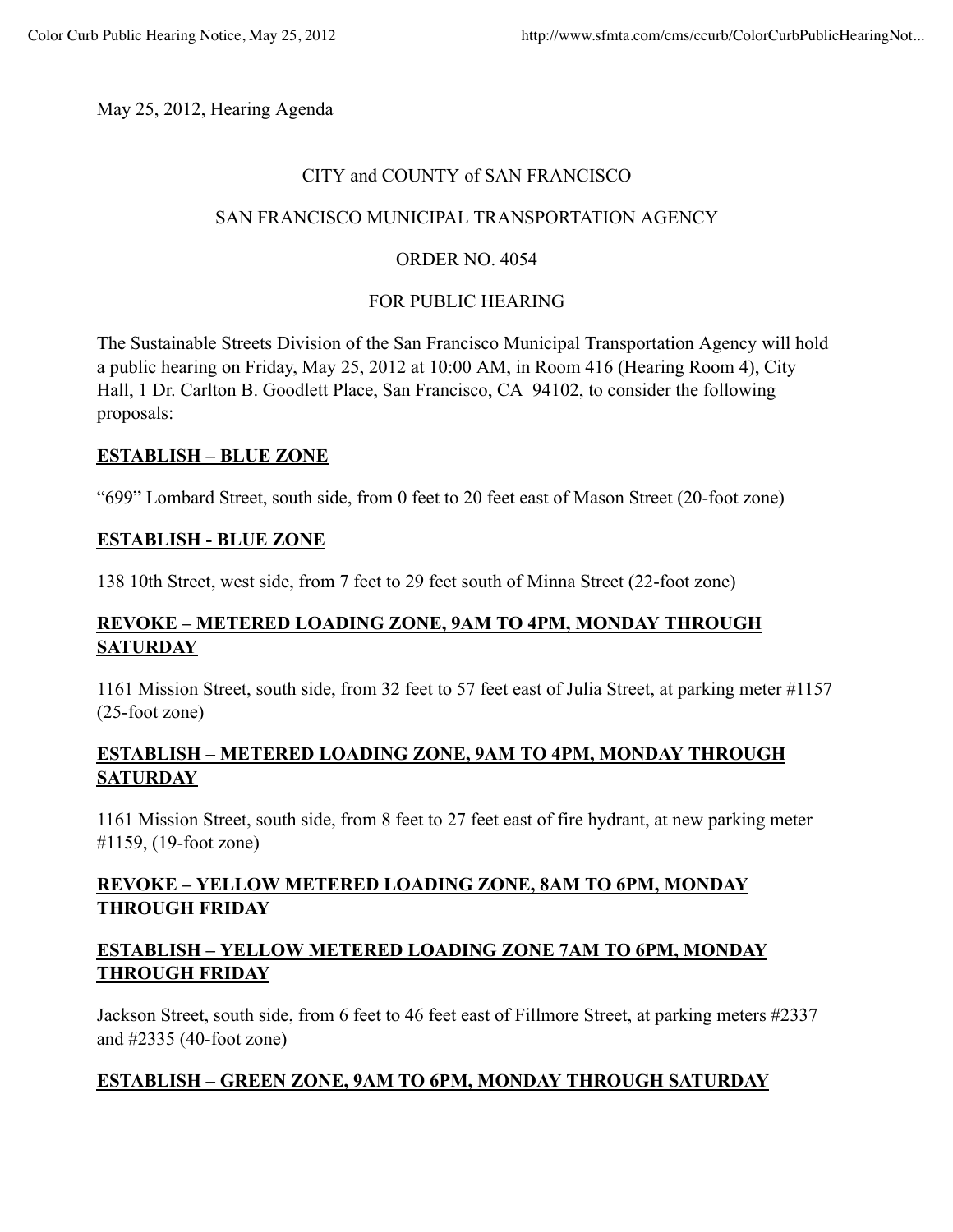"698" 15th Street, north side, from 3 feet to 21 feet east of Potrero Avenue (18-foot zone)

#### **REVOKE – YELLOW ZONE, 8AM TO 8PM, MONDAY THROUGH SATURDAY**

### **ESTABLISH – YELLOW ZONE, 8AM TO 6PM, MONDAYTHROUGH SATURDAY**

3600 – 16th Street, north side, from 8 feet to 37 feet west of Noe Street (29-foot zone)

# **ESTABLISH – TOUR BUS LOADING ZONE, 20-MINUTE TIME LIMIT, 9AM TO 7PM, EVERYDAY**

2600 Mason Street, east side, from 5 feet to 67 feet north of Beach Street (62-foot zone)

# **ESTABLISH – PART-TIME PASSENGER LOADING ZONE, 5PM TO 11PM, TUESDAY THROUGH SUNDAY (ONLY WHEN VALET IS PRESENT)**

501 Balboa Street, south side, from 8 feet to 28 feet west of 6th Avenue, at parking meter 503 (20-foot zone)

# **ESTABLISH – PASSENGER LOADING ZONE, AT ALL TIMES (WITH ACCESSIBLE SIGNAGE)**

525 Golden Gate Avenue, south side, from 105 feet to 127 feet west of Polk Street (22-foot zone

### **ESTABLISH – PASSENGER LOADING ZONE, AT ALL TIMES**

"451" Polk Street, west side, from 0 feet to 40 feet north of Redwood Street (40-foot zone)

### **ESTABLISH – PART-TIME PASSENGER LOADING ZONE, 7AM TO 10PM, DAILY**

808 Kearny Street, east side, from 20.5 feet to 59.5 feet north of Washington Street (39-foot zone)

# **ESTABLISH – METERED LOADING ZONE, 7AM TO 3PM, MONDAY THROUGH FRIDAY**

808 Kearny Street, east side, from 59.5 feet to 100.6 feet north of Washington Street, at meters # 808 and 810 (40-foot zone)

# **ESTABLISH – SIX-WHEEL TRUCK LOADING ZONE, 7AM TO 6PM, MONDAY THROUGH SATURDAY**

654 Washington Street, north side, from 75 feet to 119 feet east of Kearny Street, at meters # 630 and 628 (44-foot zone)

### **REVOKE – SCHOOL BUS LOADING ZONE, 7AM TO 4PM, SCHOOL DAYS**